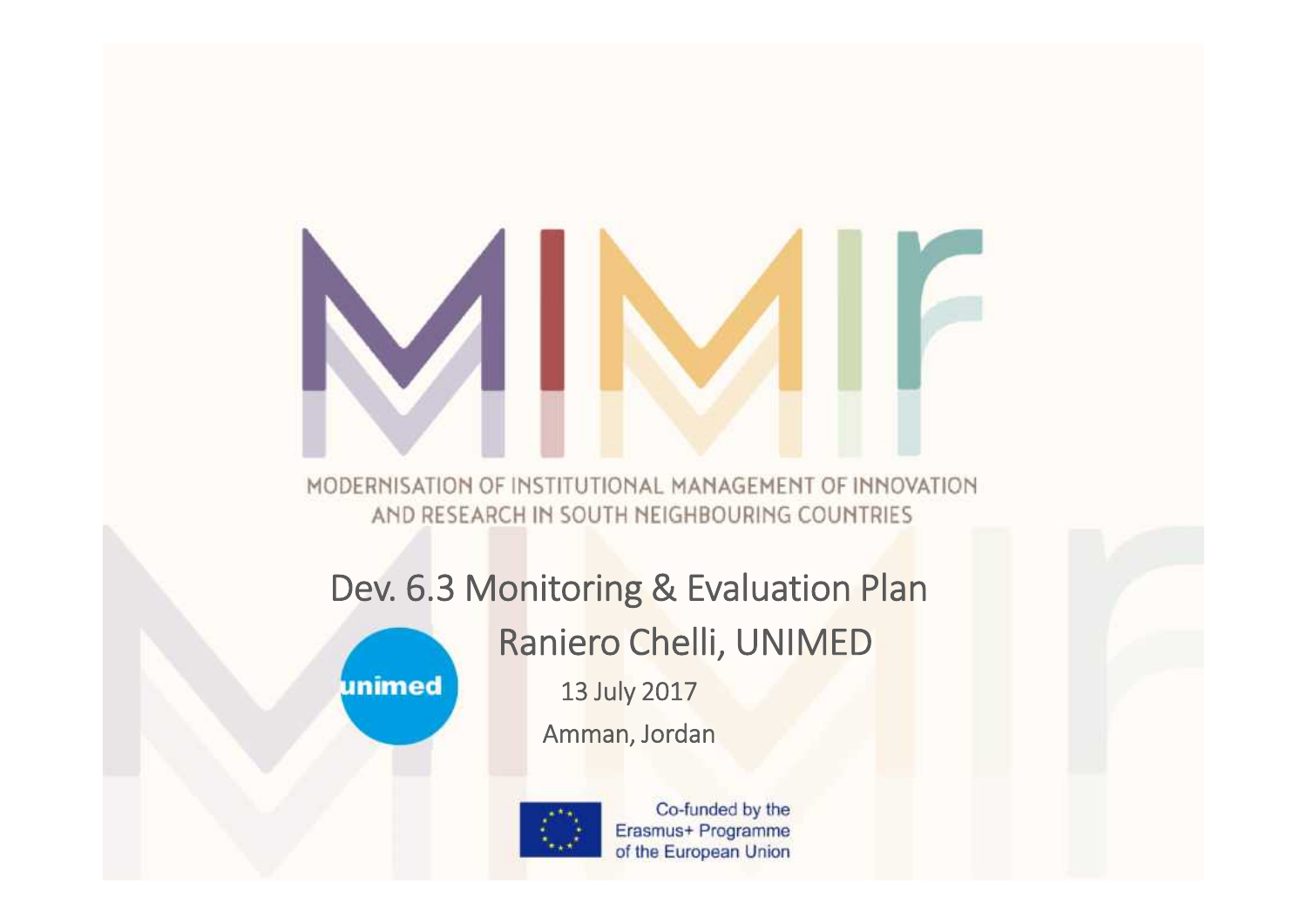#### **Work Package 6 "QA Tools in Management of Innovation and Research"**

The WP6 is designed to monitor progress in the establishment and implementation of the Innovation and Research Management Model within South Neighboring Partner Countries' partner institutions, and to identify **early impacts**, **successes** and **areas for improvement**.

What has been done so far:

Establishment of the Quality Commitee (QC)

Development of a Monitoring & Evaluation Plan (Dev. 6.3)

Meeting of the QC in Rabat, 24 April 2017

External Evaluator: Rafael Llavori from the ANECA (Agencia Nacional de Evaluación de la Calidad y Acreditación, Spain)



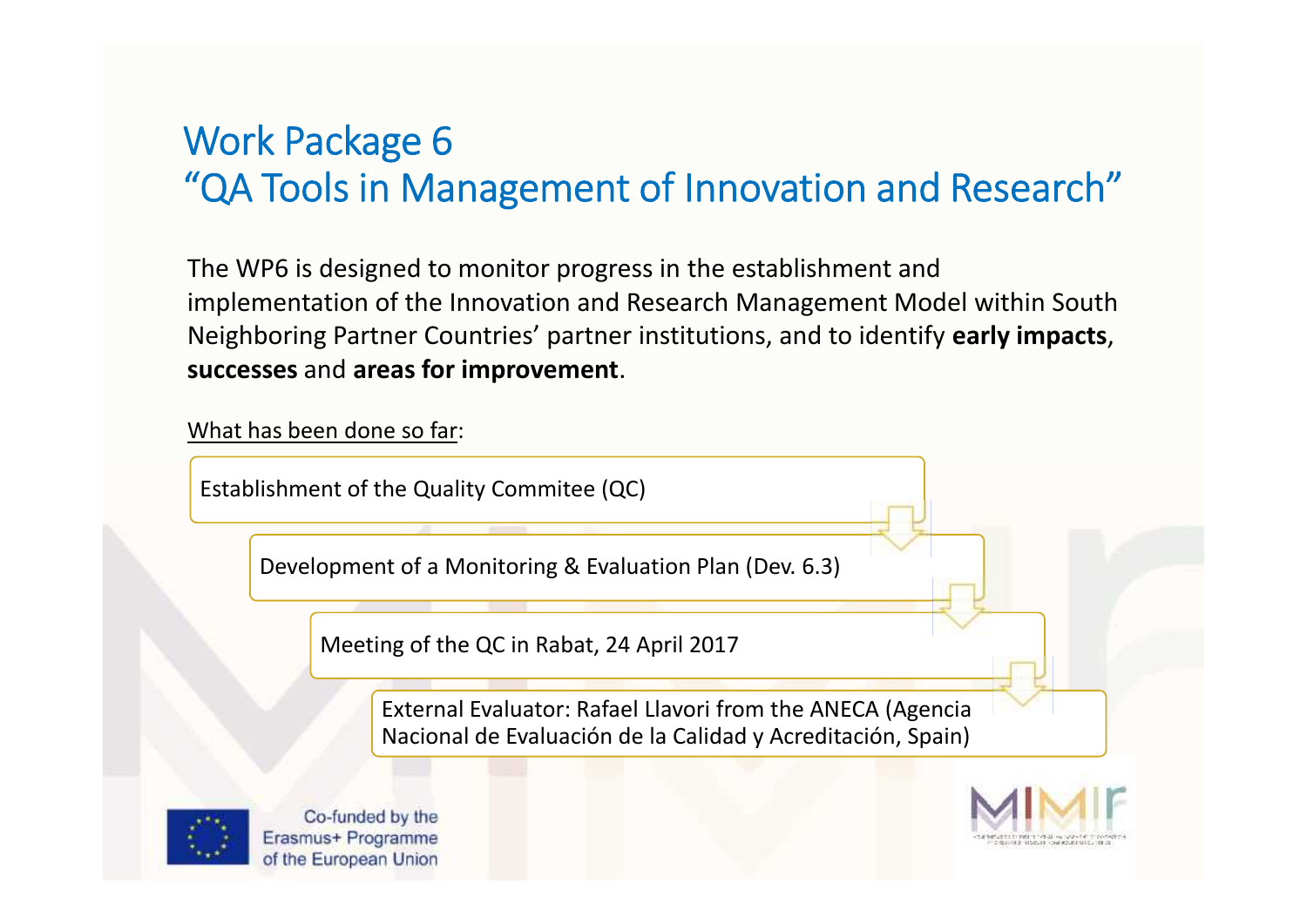# **Quality Committee**

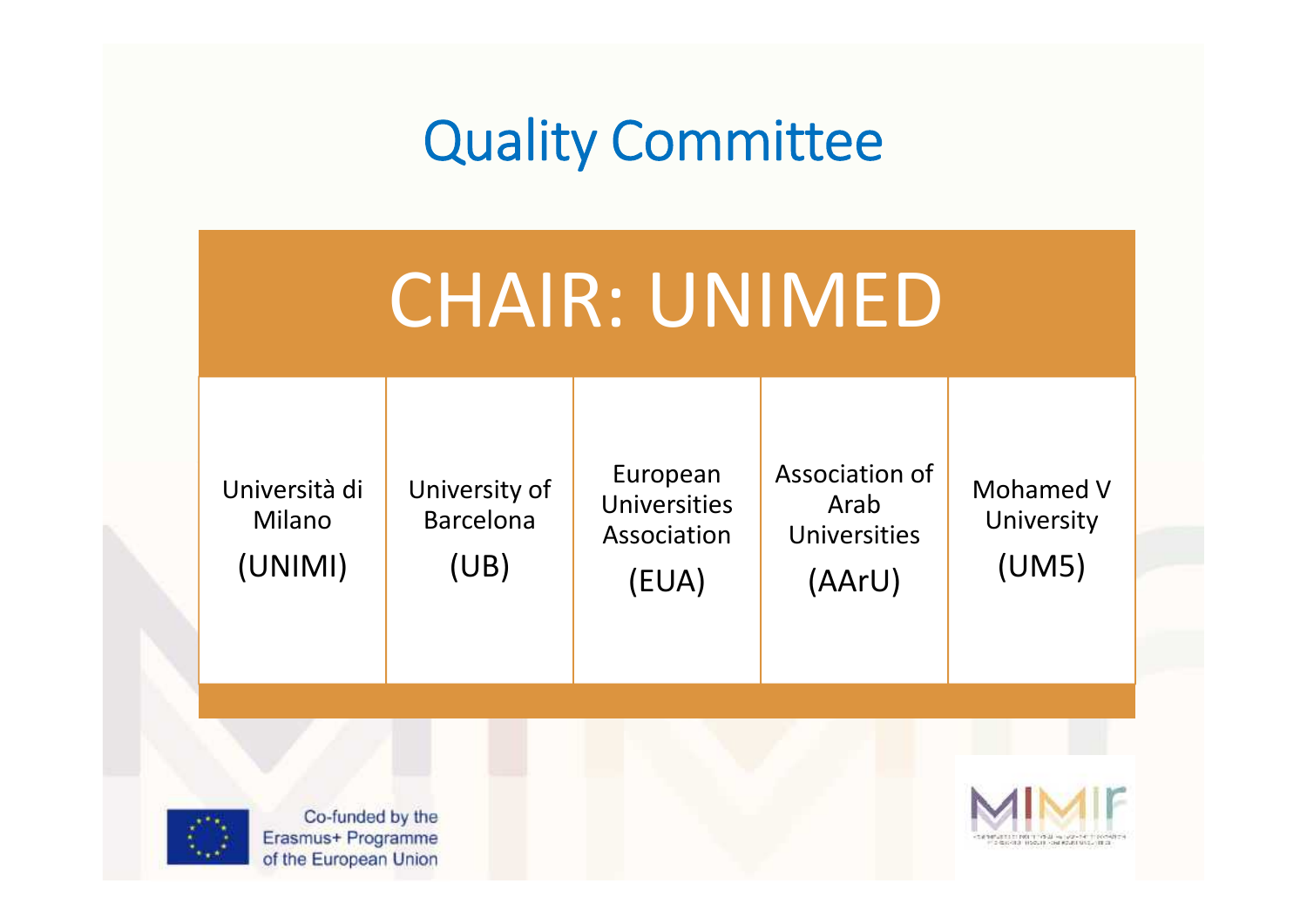#### **Dev. 6.3 Monitoring & Evaluation Plan**

The Monitoring and Evaluation Plan aims to:

Sum-up **project objectives** and **impact indicators**

Design an **evaluation strategy**

Specify the **key areas for the evaluation**

Identify **evaluation methods and tools**

**Analyse and report** the relevance, progress, success of the project in reaching its objectives



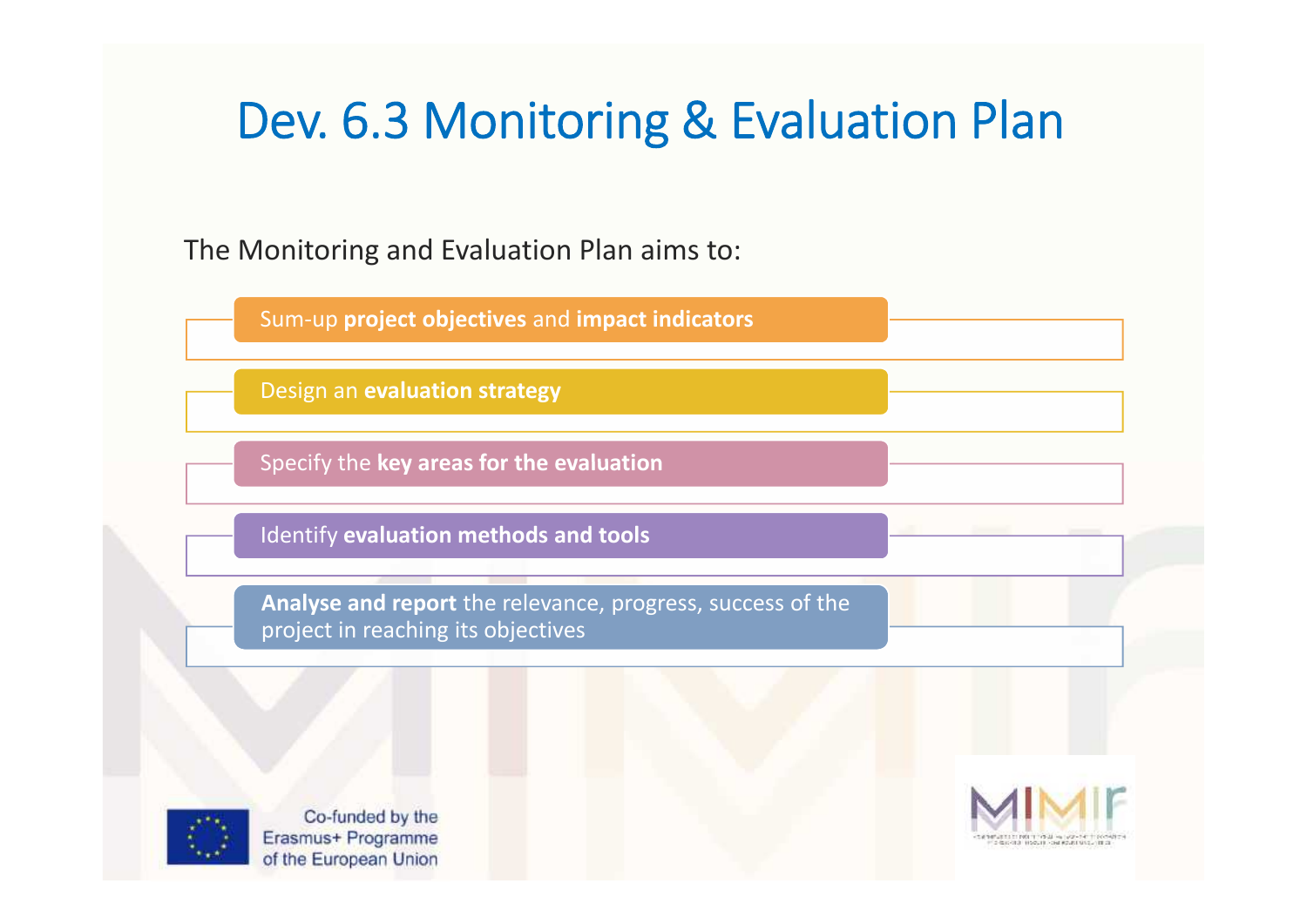## **Evaluation Strategy**





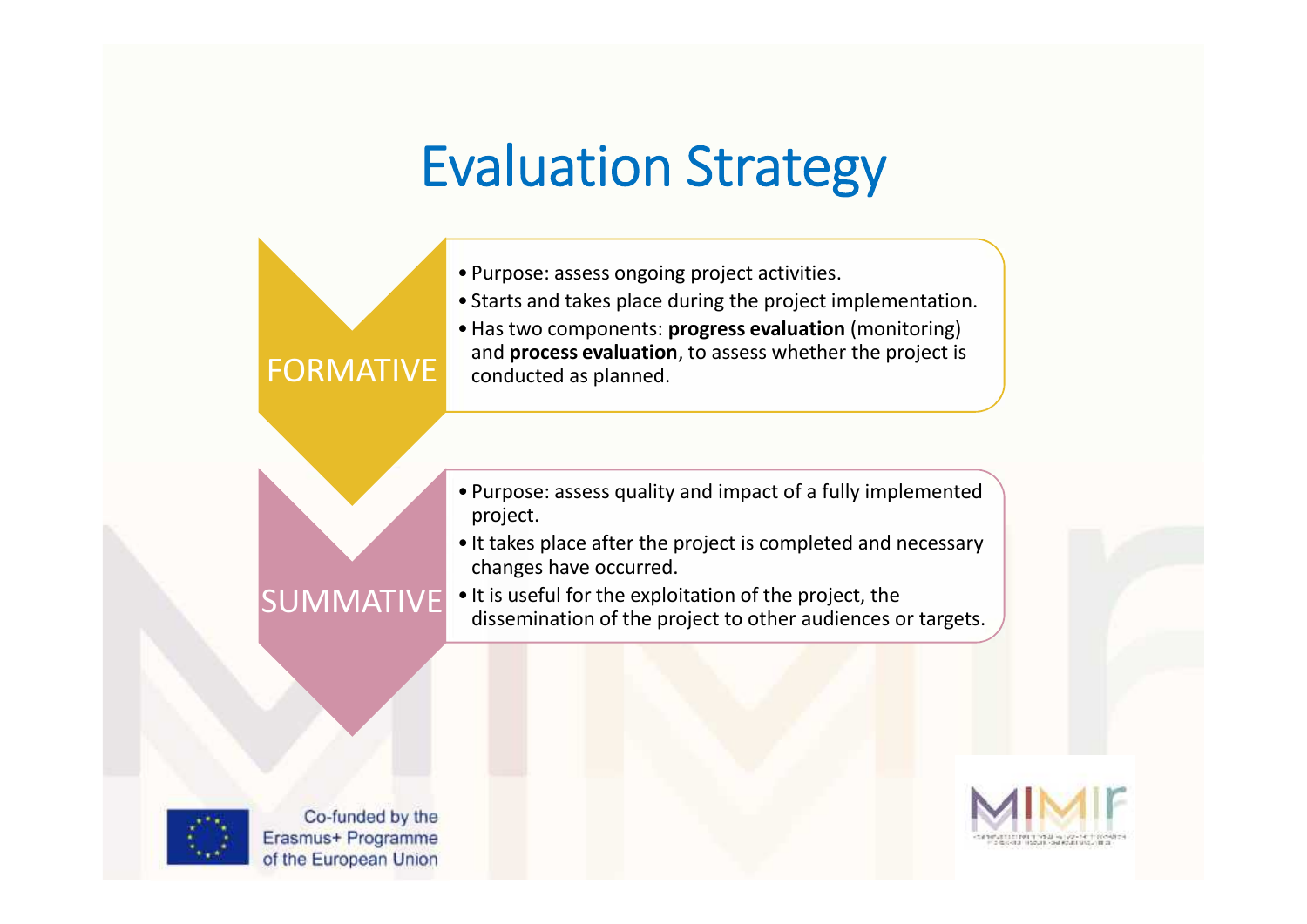## **Key Areas of Evaluation**

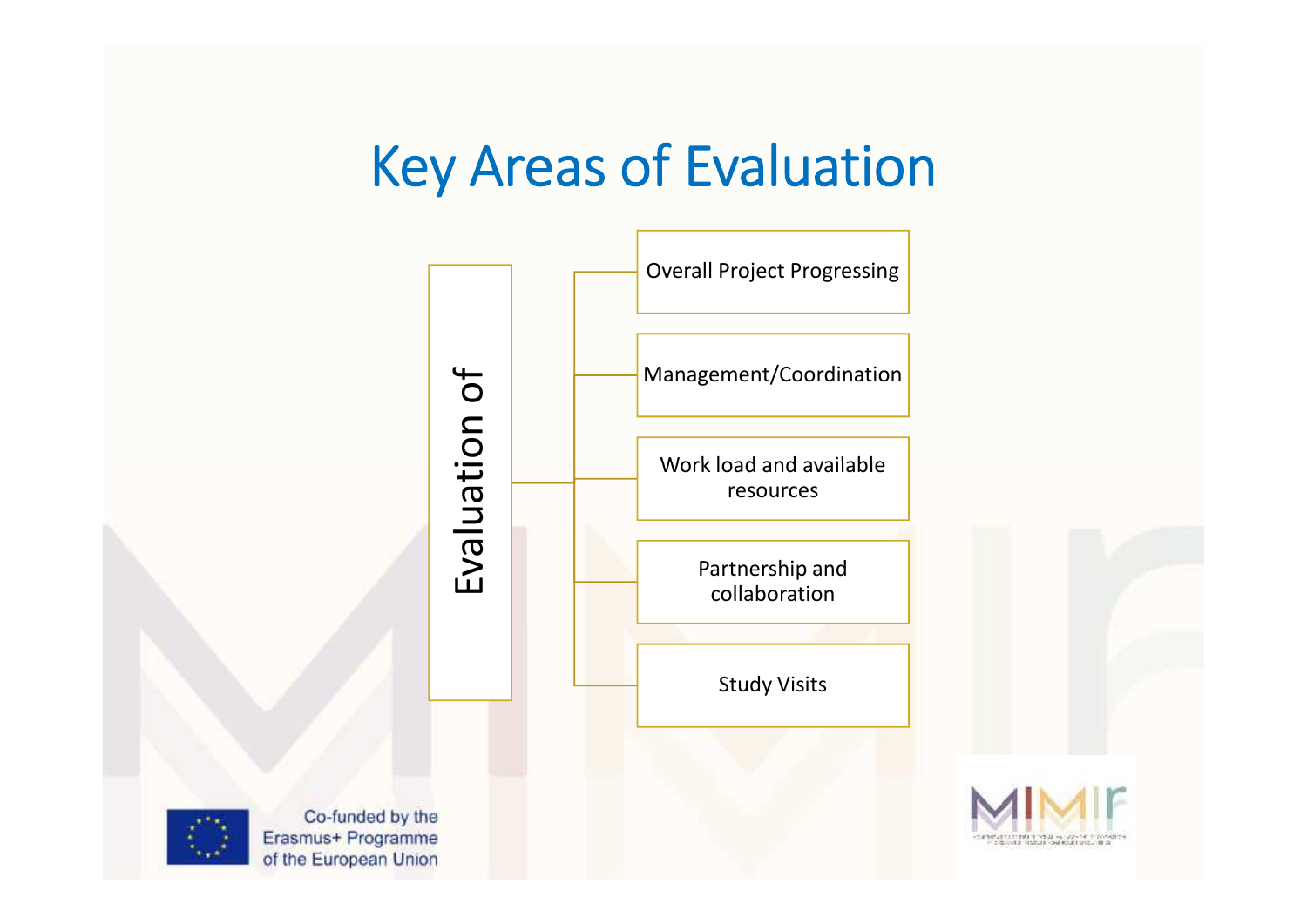#### **Evaluation Instruments & Reporting**

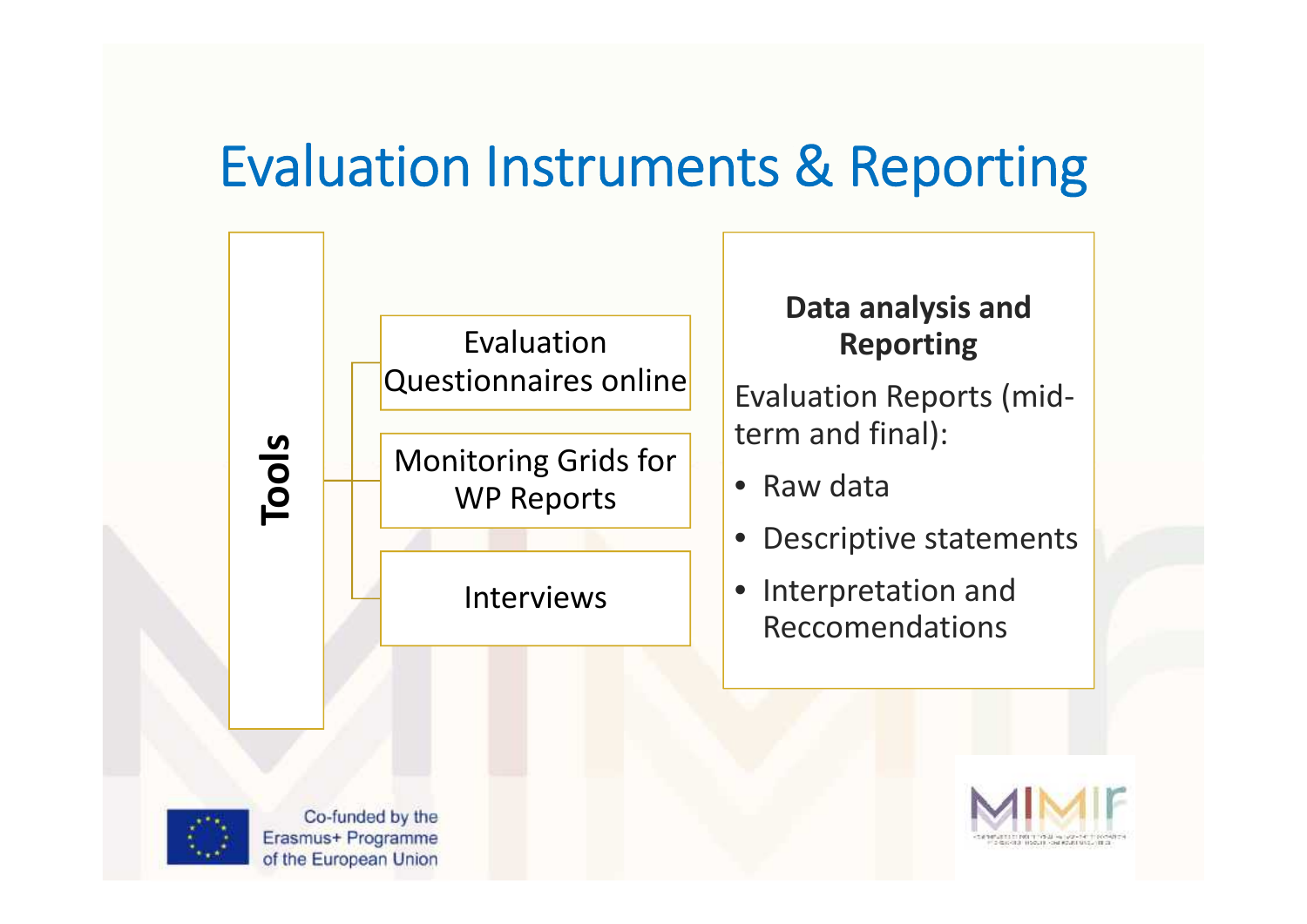# **Coming Next**

| <b>WHO</b>                                    | <b>WHAT</b>                                                                                                                                     | <b>WHEN</b>   |
|-----------------------------------------------|-------------------------------------------------------------------------------------------------------------------------------------------------|---------------|
| <b>UNIMED</b>                                 | Distribute to all Partners an online questionnaire to monitor<br>the project progessing, coordination, partners' collaboration<br>and workload. | 20/07/2017    |
| <b>ALL</b>                                    | One questionnaire filled in per Partner<br>(as the result of a team discussion)                                                                 | By 28/08/2017 |
| <b>UNIMED</b>                                 | Distribute a second evaluation questionnaire for the<br>evaluation of the Study Visits (University, Barcelona, Leuven)                          | 20/07/2017    |
| Participants<br>to the Study<br><b>Visits</b> | One questionnaire per participant                                                                                                               | By 28/08/2017 |
| <b>UNIMED</b>                                 | <b>Mid-Term Evaluation Report</b>                                                                                                               | October 2017  |
| Co-funded by the<br>Erasmus+ Programme        |                                                                                                                                                 |               |
| of the European Union                         |                                                                                                                                                 |               |